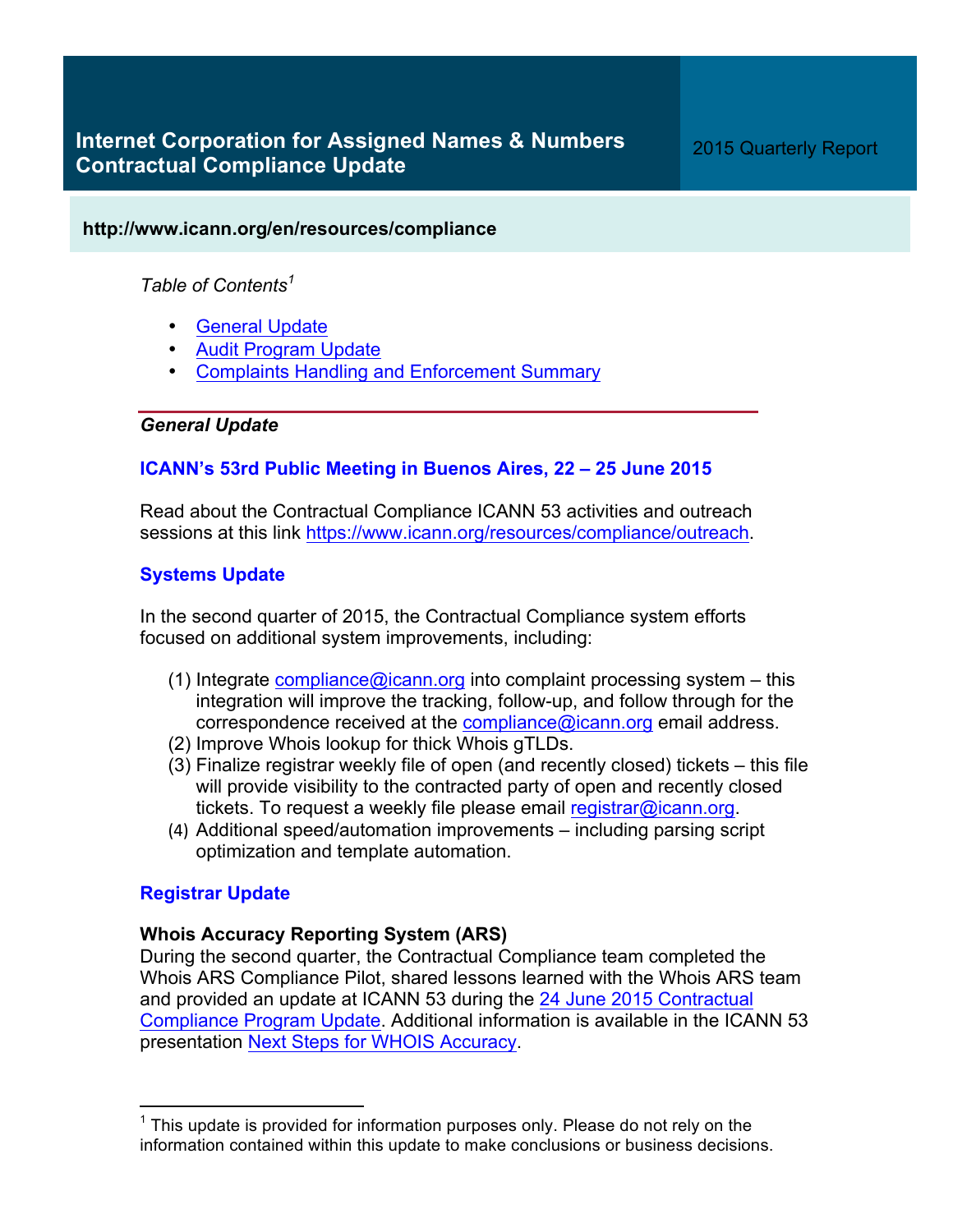# **Privacy & Proxy Services Accreditation Issues (PPSAI) Working Group**

During this quarter, the Contractual Compliance team contributed to ICANN staff feedback on the PPSAI Working Group's Initial Report. The feedback focused on impact to the Compliance process and determining compliance. The team also attended the ICANN 53 session for the Working Group, and will provide additional feedback as requested.

#### **2013 RAA Whois Accuracy Program Specification Review**

The Contractual Compliance team also provided staff feedback for the review of the Whois Accuracy Program Specification (WAPS) of the 2013 RAA. The feedback focused on defining the terms "verification" and "validation" and obtaining guidance on "manual verification." This feedback was based on lessons learned by Compliance from processing tens of thousands of Whois Inaccuracy Complaints under WAPS, and numerous outreach activities with registrars and the ICANN community.

#### **Registry Update**

#### **New Registry Agreement Compliance**

During this quarter, ICANN continued to monitor registry operator's compliance with the obligations of the new Registry Agreement (RA). ICANN processed compliance notices and inquiries related to the publication of registry operators' abuse contact data, data escrow deposits, controlled interruption, Sunrise and Claims obligations, publication of registration data, Service Level Agreements (SLA), the Uniform Rapid Suspension System (URS) and zone file access for third parties, among others.

#### **Public Interest Commitment Dispute Resolution Standing Panel Update**

Contractual Compliance, in collaboration with ICANN's Registry Services team, finalized the process of selecting and on-boarding the four new members of the Public Interest Commitments Dispute Resolution Procedure Standing Panel. The PICDRP Standing Panel now consists of seven individuals. Please refer to this link to learn more about the panelists

https://www.icann.org/resources/pages/picdrp-2014-01-09-en.

The Monthly Dashboard can be found at https://features.icann.org/compliance.

### *Audit Program Update*

#### **New Registry Agreement Audit Update**

The New Registry Agreement audit program round that was launched on 23 March 2015 completed the audit phase. Audit reports, with initial findings, were sent to the Registry Operators for review and follow-up with ICANN per Contractual Compliance process. The remediation phase is now in progress.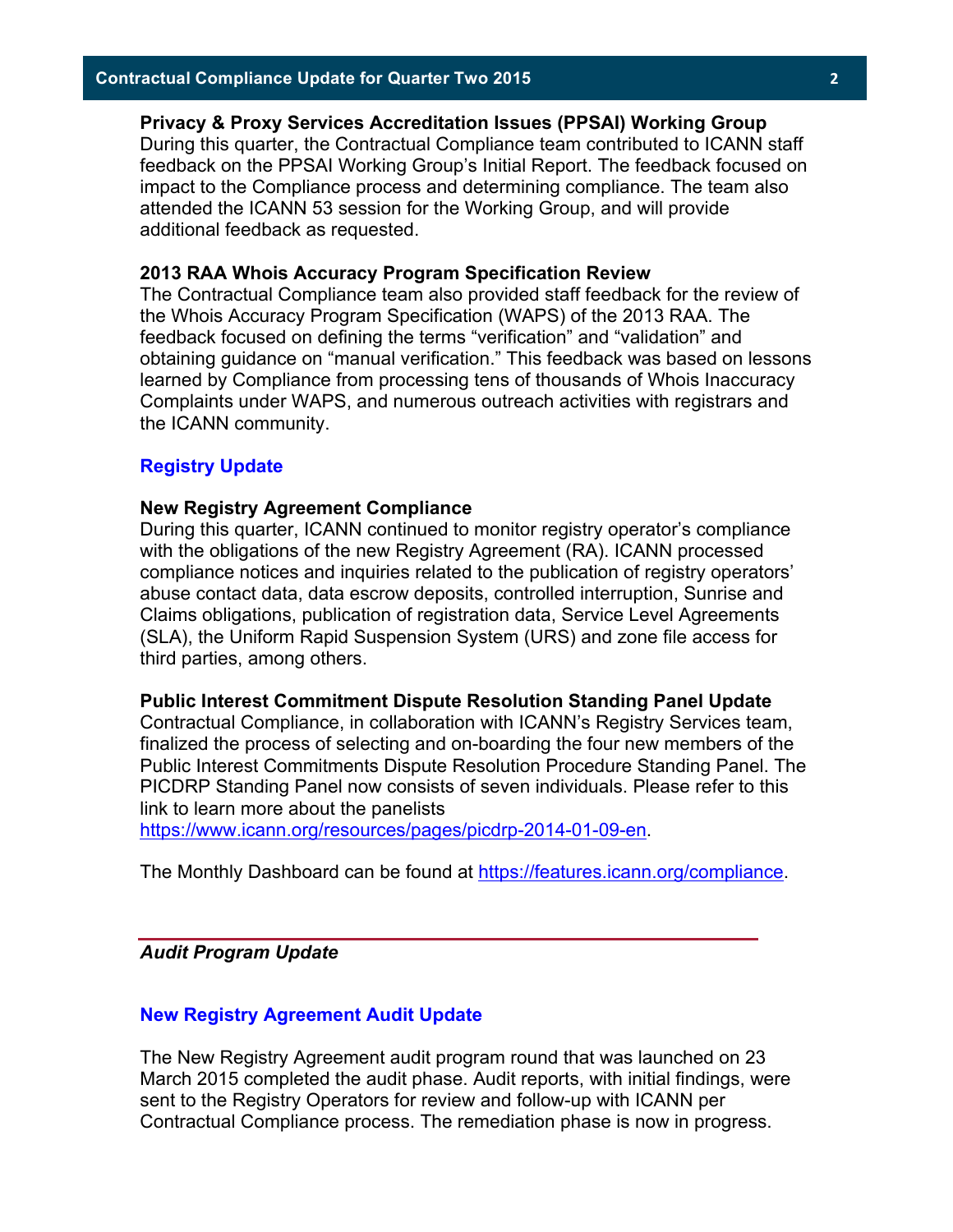## **Year Three of the Three-Year Audit Program**

The Year Three Audit Program completed the remediation phase. Registrars provided the remaining documentation and took corrective actions to address the deficiencies. Three Registrars failed to complete the remediation phase and received a Notice of Termination. For detailed audit report, please visit https://www.icann.org/resources/pages/compliance-reports-2014-2015-01-30-en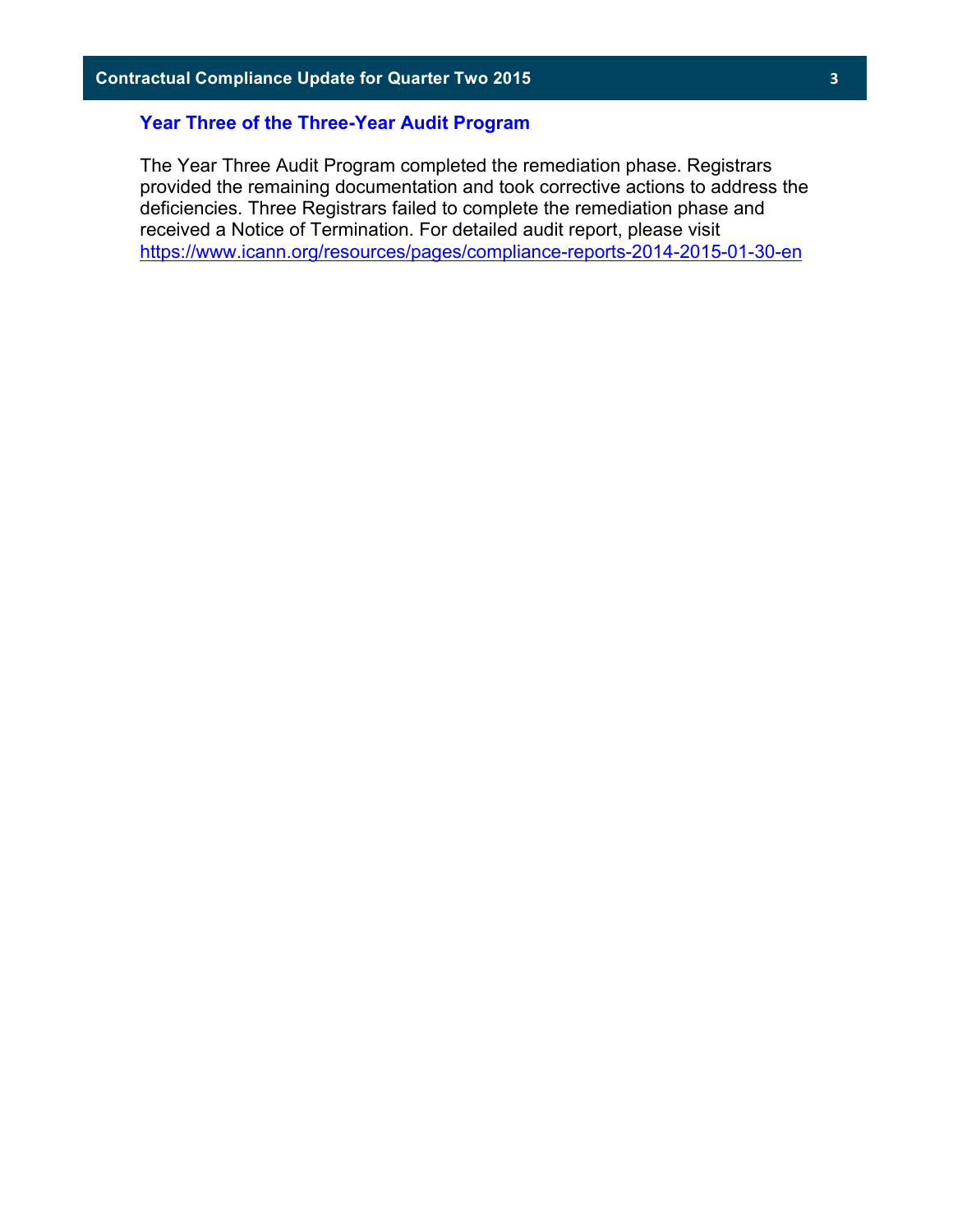*Complaints Handling and Enforcement Summary*

# **Complaint Volume per Notification Cycle April - June 2015**



- Volume Received Current Quarter = tickets submitted in current quarter
- **Volume Closed before 1st Inquiry / Notice Sent** = number tickets closed before 1st Inquiry / Notice was sent in current quarter
- **Volume 1st Inquiry / Notice Sent** = number tickets where 1st Inquiry / Notice was sent in current quarter
- **Volume 2nd Inquiry / Notice Sent** = number tickets where 2nd Inquiry / Notice was sent in current quarter
- **Volume 3rd Inquiry / Notice Sent** = number tickets where 3rd Inquiry / Notice was sent in current quarter
- **Volume Enforcement** = number enforcements notices sent in current quarter
- **Volume Closed** = number tickets closed in current quarter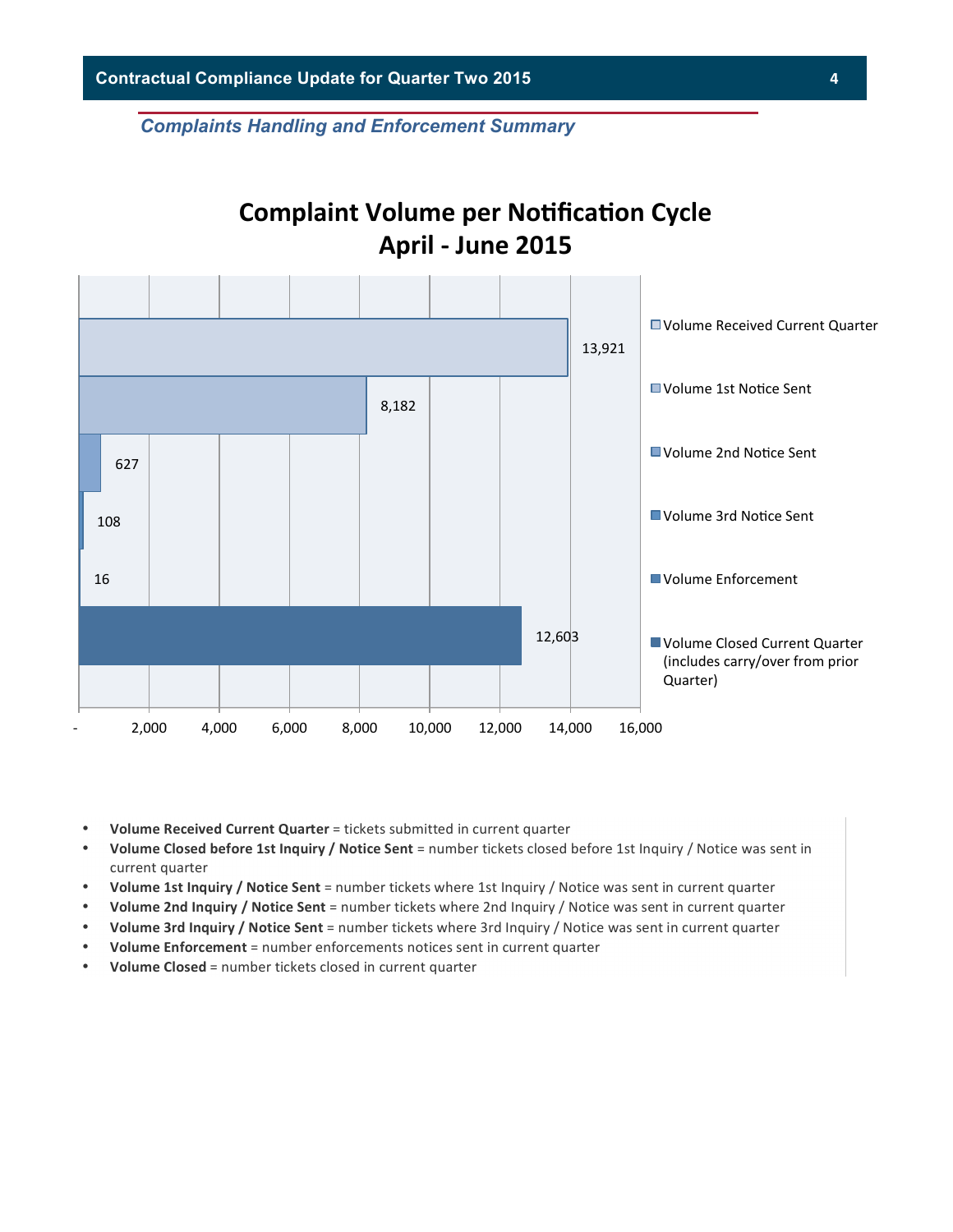# **Contractual Compliance Update for Quarter Two 2015 5**

**Complaint Distribution** 

# Registrar - Volume Received Current Quarter

Apr-Jun 2015



| Complaints                                         |                             |                                                                    |  |  |  |
|----------------------------------------------------|-----------------------------|--------------------------------------------------------------------|--|--|--|
| <b>Type</b>                                        | Quantity<br><b>Received</b> | <b>Closed before</b><br>1 <sup>st</sup> Inquiry /<br><b>Notice</b> |  |  |  |
| ABUSE                                              | 89                          | 56                                                                 |  |  |  |
| <b>CEO CERTIFICATION</b>                           | $\mathbf{1}$                | $\mathbf{1}$                                                       |  |  |  |
| <b>CUSTOMER SERVICE</b>                            | 47                          | 38                                                                 |  |  |  |
| DATA ESCROW                                        | 87                          | $\Omega$                                                           |  |  |  |
| DNSSEC, IDN, IPV6                                  | $\overline{2}$              | $\overline{2}$                                                     |  |  |  |
| <b>DOMAIN DELETION</b>                             | 100                         | 89                                                                 |  |  |  |
| DOMAIN RENEWAL                                     | 228                         | 114                                                                |  |  |  |
| <b>FAILURE TO NOTIFY</b>                           | 5                           | $\overline{4}$                                                     |  |  |  |
| <b>FEES</b>                                        | 33                          | $\Omega$                                                           |  |  |  |
| PRIVACY/PROXY                                      | 14                          | 12                                                                 |  |  |  |
| REGISTRAR CONTACT                                  | 28                          | 17                                                                 |  |  |  |
| REGISTRAR INFO SPEC                                | 17                          | 17                                                                 |  |  |  |
| <b>REGISTRAR OTHER</b>                             | 8                           | $\mathbf 0$                                                        |  |  |  |
| RESELLER AGREEMENT                                 | 3                           | $\overline{0}$                                                     |  |  |  |
| TRANSFER                                           | 1801                        | 929                                                                |  |  |  |
| UDRP                                               | 58                          | 42                                                                 |  |  |  |
| <b>WHOIS FORMAT</b>                                | 141                         | 108                                                                |  |  |  |
| <b>WHOIS INACCURACY</b>                            | 10728                       | 3996                                                               |  |  |  |
| <b>WHOIS SLA</b>                                   | 75                          | 71                                                                 |  |  |  |
| <b>WHOIS UNAVAILABLE</b>                           | 54                          | 27                                                                 |  |  |  |
| <b>Total Complaints Processed</b>                  |                             | 13,519                                                             |  |  |  |
| <b>Total Complaints Closed</b>                     |                             | 12,193                                                             |  |  |  |
| Total Closed before 1st Inquiry /<br><b>Notice</b> |                             | 5,523                                                              |  |  |  |

nnlaintí

# **Registry - Volume Received Current Quarter**

**Apr-Jun 2015** 



 $\omega$  and  $\omega$ 

| Complants                                        |                |                                              |  |  |  |
|--------------------------------------------------|----------------|----------------------------------------------|--|--|--|
| <b>Type</b>                                      | Quantity       | Closed before 1st<br><b>Inquiry / Notice</b> |  |  |  |
| <b>ABUSE CONTACT DATA</b>                        | 23             | 9                                            |  |  |  |
| <b>BANKCUPTCY</b>                                | $\Omega$       | $\overline{2}$                               |  |  |  |
| <b>BRDA</b>                                      | 13             | $\mathbf{1}$                                 |  |  |  |
| <b>BULK ZFA</b>                                  | $\mathbf{1}$   | $\Omega$                                     |  |  |  |
| <b>CLAIMS SERVICES</b>                           | $\mathbf{1}$   | $\mathbf{1}$                                 |  |  |  |
| <b>CODE OF CONDUCT</b>                           | 4              | 5                                            |  |  |  |
| <b>MISCONDUCT</b>                                | $\mathbf{1}$   | $\overline{O}$                               |  |  |  |
| <b>MONTHLY REPORT</b>                            | 37             | $\mathbf{1}$                                 |  |  |  |
| <b>PIC</b>                                       | 5              | 5                                            |  |  |  |
| <b>REGISTRY DATA ESCROW</b>                      | 44             | $\overline{O}$                               |  |  |  |
| <b>REGISTRY FEES</b>                             | 23             | $\mathbf{1}$                                 |  |  |  |
| <b>REGISTRY OTHER</b>                            | 13             | 11                                           |  |  |  |
| RESERVED NAMES/CONTROLLED<br><b>INTERRUPTION</b> | 37             | 15                                           |  |  |  |
| RR-DRP                                           | $\overline{2}$ | $\overline{2}$                               |  |  |  |
| <b>SLA</b>                                       | 40             | 13                                           |  |  |  |
| <b>SUNRISE</b>                                   | 23             | 5                                            |  |  |  |
| <b>URS</b>                                       | 11             | 10                                           |  |  |  |
| ZONE FILE ACCESS                                 | 124            | 26                                           |  |  |  |
| <b>Total Complaints Processed</b>                |                | 402                                          |  |  |  |
| <b>Total Complaints Closed</b>                   |                | 410                                          |  |  |  |
| Total Closed before 1st<br>Inquiry / Notice      |                | 107                                          |  |  |  |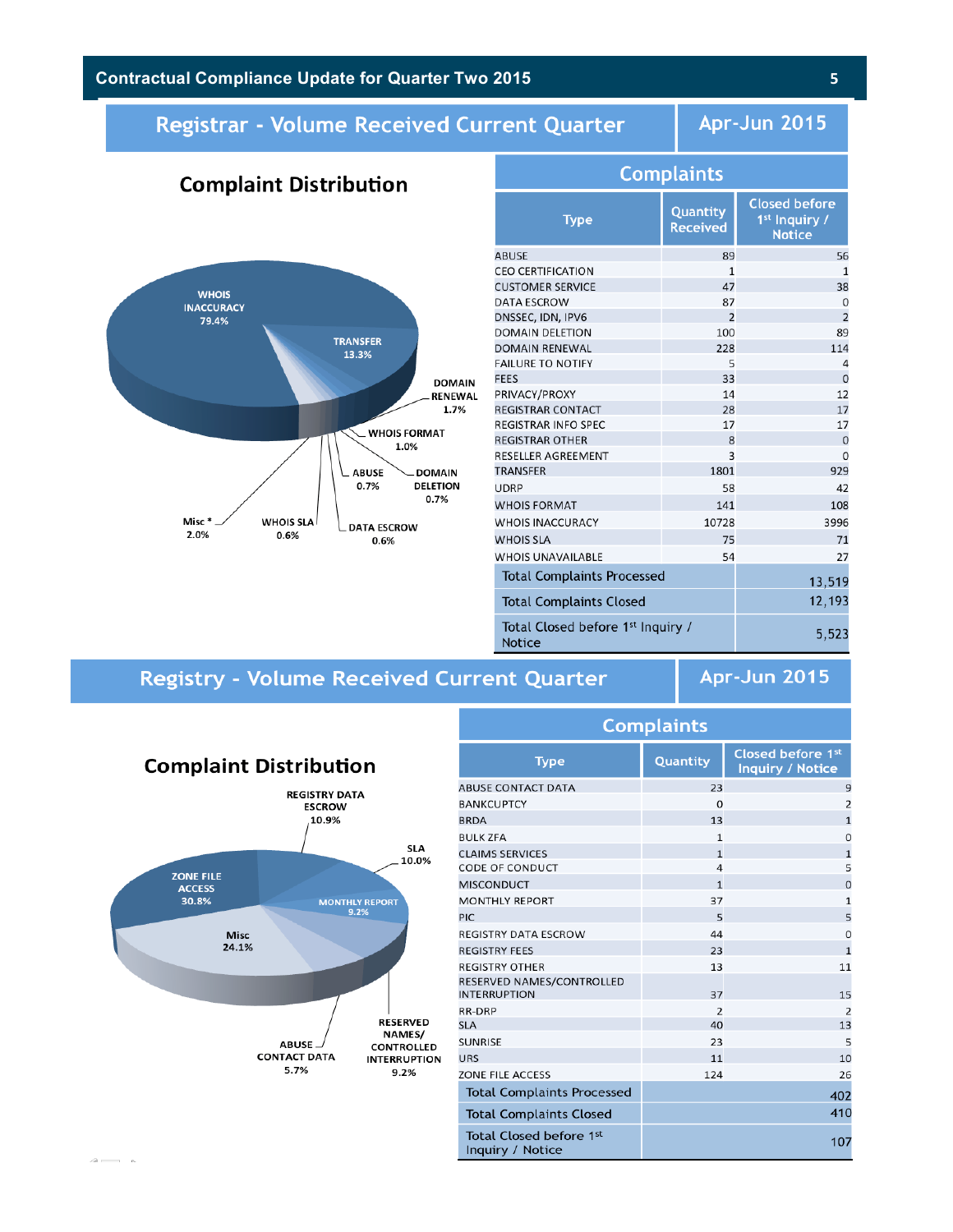| Contractual Compliance Update for Quarter Two 2015 |  |
|----------------------------------------------------|--|
|----------------------------------------------------|--|

| <b>ENFORCEMENT ACTIVITY for JUNE</b> |                 |                                  |                    |                                                     |                                                                                                               |
|--------------------------------------|-----------------|----------------------------------|--------------------|-----------------------------------------------------|---------------------------------------------------------------------------------------------------------------|
| <b>SENT DATE</b>                     | <b>DUE DATE</b> | <b>REGISTRAR</b>                 | <b>NOTICE TYPE</b> | <b>STATUS</b>                                       | <b>FAILURE NOTICE BASIS</b>                                                                                   |
|                                      |                 |                                  |                    |                                                     | Maintain and provide communication<br>records (RAA 3.4.2/3)                                                   |
|                                      |                 |                                  |                    |                                                     | Validate and verify Whois contact<br>information (RAA/WAPS 1, 2, 4)                                           |
|                                      |                 |                                  |                    |                                                     | Display link to ICANN's Registrant<br>Educational Information (RAA 3.16)                                      |
|                                      |                 |                                  |                    |                                                     | Publish on website name and position of<br>officers (RAA 3.17/RIS 17)                                         |
|                                      |                 |                                  |                    | <b>Cure Period Extended</b>                         | Publish on website correspondence address<br>(RAA 3.17/RIS 7)                                                 |
| $2$ -Jun-15                          | 23-Jun-15       | Catalog.com                      | <b>Breach</b>      | Until 26 June 2015; Cure<br>Period Extended Until 7 | Publish on website email address for abuse<br>reports (RAA 3.18.1)                                            |
|                                      |                 |                                  |                    | <b>July 2015</b>                                    | Publish on website description of<br>procedures for the receipt and tracking of<br>abuse reports (RAA 3.18.3) |
|                                      |                 |                                  |                    |                                                     | Provide Whois Services (RAA 3.3.1)                                                                            |
|                                      |                 |                                  |                    |                                                     | Publish on website link to Registrants'<br>Benefits and Responsibilities Specification<br>(RAA 3.7.10)        |
|                                      |                 |                                  |                    |                                                     | Display renewal/redemption fees (ERRP<br>4.1)                                                                 |
|                                      |                 |                                  |                    |                                                     | Display correct ICANN Logo on website<br>(RAA Logo License Appendix)                                          |
|                                      | 25-Jun-15       | Internet Solutions (Pty)<br>Ltd. | <b>Breach</b>      | <b>Cure Period Extended</b><br>Until 9 July 2015    | Pay accreditation fees (RAA 3.9)                                                                              |
| $4$ -Jun-15                          |                 |                                  |                    |                                                     | Display renewal/redemption fees (ERRP<br>4.1)                                                                 |
|                                      |                 |                                  |                    |                                                     | Display methods used to deliver pre- and<br>post-expiration notifications (ERRP 4.2)                          |
|                                      |                 |                                  |                    |                                                     | Publish on website auto-renew and<br>deletion policy (RAA 3.7.5.5)                                            |
|                                      |                 |                                  |                    |                                                     | Pay accreditation fees (RAA 3.9)                                                                              |
| 8-Jun-15                             | 29-Jun-15       | Virtucom Networks S.A.           | Breach             | <b>Cure Period Extended</b>                         | Display renewal/redemption fees (ERRP<br>4.1)                                                                 |
|                                      |                 |                                  |                    | Until 9 July 2015                                   | Display methods used to deliver pre- and<br>post-expiration notifications (ERRP 4.2)                          |
|                                      |                 |                                  |                    |                                                     | Publish on website auto-renew and<br>deletion policy (RAA 3.7.5.5)                                            |
|                                      |                 |                                  |                    |                                                     | Take reasonable steps to investigate<br>claimed Whois inaccuracies (RAA 3.7.8)                                |
|                                      |                 | Virtual Registrar, Inc.          |                    | <b>Cure Period Extended</b>                         | Maintain and provide communication<br>records (RAA 3.4.2/3)                                                   |
| $11$ -Jun- $15$                      | $2$ -Jul-15     |                                  | Breach             | Until 9 July 2015                                   | Link to ICANN's registrant rights &                                                                           |
|                                      |                 |                                  |                    |                                                     | responsibilities website (RAA 3.15)                                                                           |
|                                      |                 |                                  |                    |                                                     | Provide Whois Services (RAA 3.3.1)                                                                            |
|                                      |                 |                                  |                    |                                                     | Escrow registration data (RAA 3.6)                                                                            |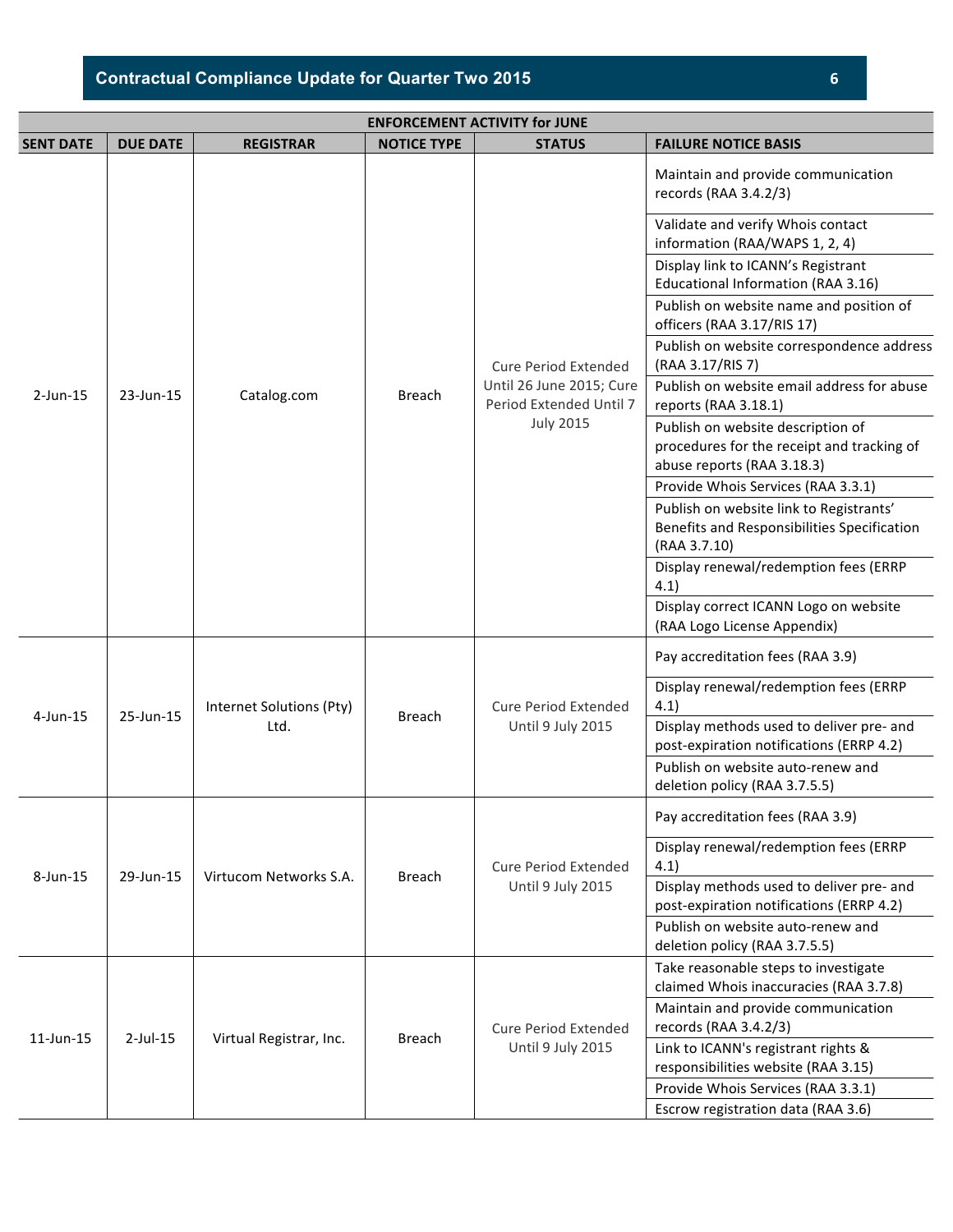**Contractual Compliance Update for Quarter Two 2015 7**

|              |             |                 |            |                                             | Publish on website auto-renew and<br>deletion policy (RAA 3.7.5.5)                                                                                                  |
|--------------|-------------|-----------------|------------|---------------------------------------------|---------------------------------------------------------------------------------------------------------------------------------------------------------------------|
|              |             |                 |            |                                             | Communicate contact data changes (RAA<br>5.11)                                                                                                                      |
|              |             |                 |            |                                             | Display renewal/redemption fees (ERRP<br>4.1)                                                                                                                       |
|              |             |                 |            |                                             | Display methods used to deliver pre- and<br>post-expiration notifications (ERRP 4.2)                                                                                |
|              |             |                 |            |                                             | Display correct ICANN Logo on website<br>(RAA Logo License Appendix)                                                                                                |
|              |             |                 |            |                                             | Maintain current commercial general<br>liability insurance (RAA 3.10)                                                                                               |
| 15-Jun-15    | $6$ -Jul-15 | USA Intra Corp. | Breach     |                                             | Communicate contact data changes (RAA<br>5.11)                                                                                                                      |
|              |             |                 |            |                                             | Pay accreditation fees (RAA 3.9)                                                                                                                                    |
| $23$ -Jun-15 |             | OpenTLD B.V     | Suspension | Suspension period: 8-<br>Jul-15 to 6-Oct-15 | Not engaging in a pattern and practice of<br>trafficing in or use of domain names<br>identical or confusingly similar to<br>trademark or service mark (RAA 5.5.2.4) |

|                            | <b>ENFORCEMENT ACTIVITIES from PRIOR MONTHS</b> |                                      |                              |                                                                     |                                                                                                                                                                                                                                                                                                                                                                                             |  |  |
|----------------------------|-------------------------------------------------|--------------------------------------|------------------------------|---------------------------------------------------------------------|---------------------------------------------------------------------------------------------------------------------------------------------------------------------------------------------------------------------------------------------------------------------------------------------------------------------------------------------------------------------------------------------|--|--|
| <b>SENT</b><br><b>DATE</b> | <b>DUE</b><br><b>DATE</b>                       | <b>REGISTRAR</b>                     | <b>NOTICE</b><br><b>TYPE</b> | <b>STATUS</b>                                                       | <b>FAILURE NOTICE BASIS</b>                                                                                                                                                                                                                                                                                                                                                                 |  |  |
|                            |                                                 |                                      |                              |                                                                     | Provide documents and information to<br><b>ICANN (RAA 3.15)</b>                                                                                                                                                                                                                                                                                                                             |  |  |
|                            |                                                 |                                      |                              |                                                                     | Maintain and provide communication<br>records (RAA 3.4.2/3)                                                                                                                                                                                                                                                                                                                                 |  |  |
| 20-Apr-                    | $11-May-$                                       | Webagentur.at Internet               |                              |                                                                     | Provide Whois Services (RAA 3.3.1)<br>Publish on website name and position of<br>officers (RAA 3.17 and RIS)<br>Publish on website description of<br>procedures for the receipt and tracking of<br>abuse reports (RAA 3.18.3)<br>Display methods used to deliver pre- and<br>post-expiration notifications (ERRP 4.2)<br>Respond to audits (RAA 3.14)<br>Maintain and provide communication |  |  |
| 15                         | 15                                              | Services GmbH d/b/a<br>domainname.at | <b>Breach</b>                | <b>Breaches cured</b>                                               |                                                                                                                                                                                                                                                                                                                                                                                             |  |  |
|                            |                                                 |                                      |                              |                                                                     |                                                                                                                                                                                                                                                                                                                                                                                             |  |  |
|                            |                                                 |                                      |                              |                                                                     |                                                                                                                                                                                                                                                                                                                                                                                             |  |  |
| 29-Apr-                    | 20-May-<br>15                                   | <b>Mister Name SARL</b>              | <b>Breach</b>                | <b>Cure Period Extended Until</b><br>3 June 2015; Breaches<br>cured |                                                                                                                                                                                                                                                                                                                                                                                             |  |  |
| 15                         |                                                 |                                      |                              |                                                                     | records (RAA 3.4.2/3)                                                                                                                                                                                                                                                                                                                                                                       |  |  |
|                            |                                                 |                                      |                              |                                                                     | Respond to audits (RAA 3.14)                                                                                                                                                                                                                                                                                                                                                                |  |  |
|                            |                                                 |                                      |                              |                                                                     | Maintain and provide communication<br>records (RAA 3.4.2/3)<br>Link to ICANN's registrant rights &<br>responsibilities website (RAA 3.15)<br>Display accurate contact details (RAA 3.16)<br>Communicate contact data changes (RAA<br>5.11)                                                                                                                                                  |  |  |
| 8-May-15                   | $1$ -Jun- $15$                                  | Name 2 Host, Inc. dba                | <b>Breach</b>                | Data and Documents Under                                            |                                                                                                                                                                                                                                                                                                                                                                                             |  |  |
|                            |                                                 | name2host.com                        |                              | Review by ICANN                                                     |                                                                                                                                                                                                                                                                                                                                                                                             |  |  |
|                            |                                                 |                                      |                              |                                                                     |                                                                                                                                                                                                                                                                                                                                                                                             |  |  |
|                            |                                                 |                                      |                              |                                                                     |                                                                                                                                                                                                                                                                                                                                                                                             |  |  |
|                            |                                                 |                                      |                              |                                                                     | Display renewal/redemption fees (ERRP 4.1)                                                                                                                                                                                                                                                                                                                                                  |  |  |
|                            |                                                 |                                      |                              |                                                                     |                                                                                                                                                                                                                                                                                                                                                                                             |  |  |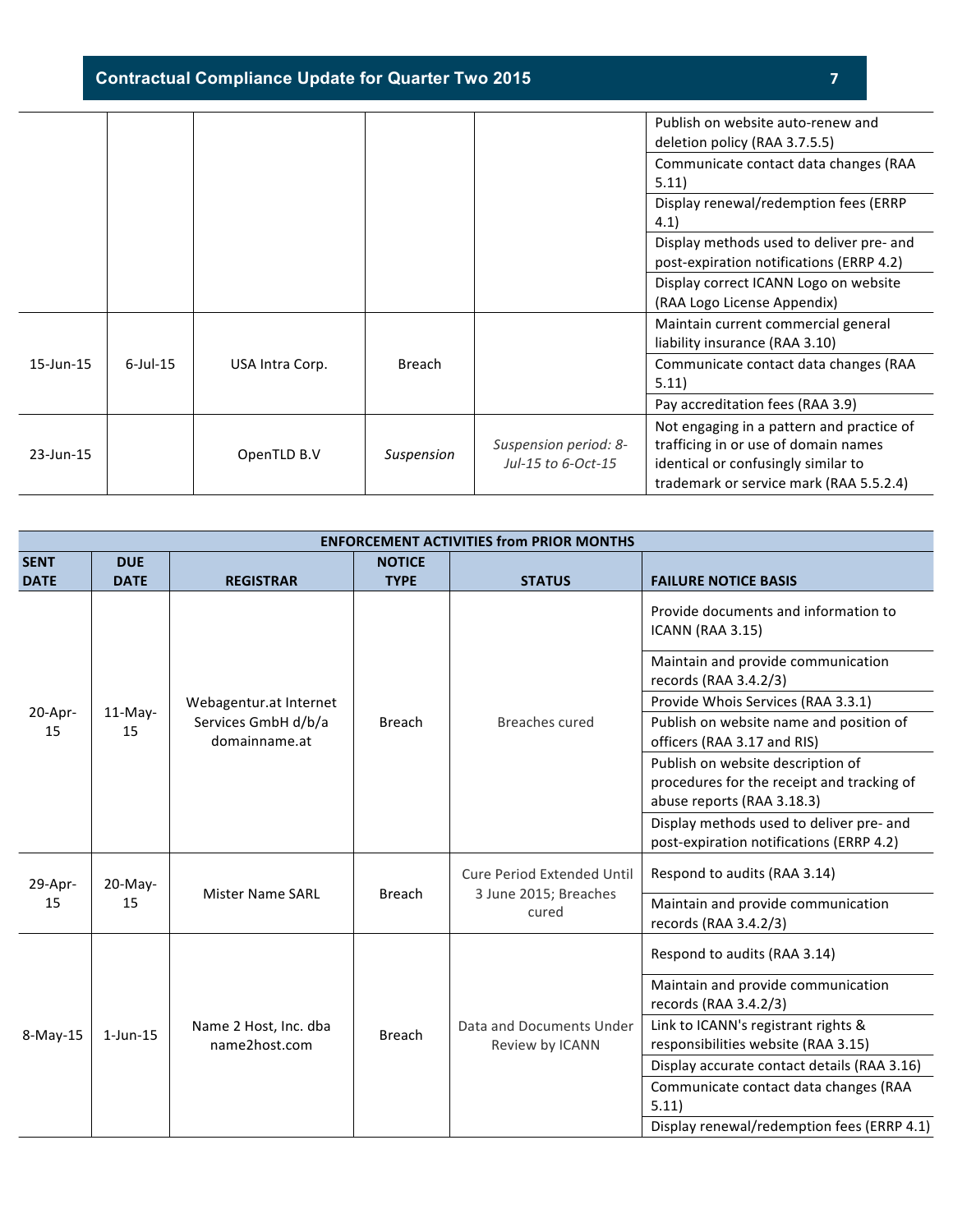# **Contractual Compliance Update for Quarter Two 2015 8**

|                  |                  |                                                                      |                    |                                                                                                                                                                                                                        | Pay accreditation fees (RAA 3.9)                                                                                                                                                                                             |
|------------------|------------------|----------------------------------------------------------------------|--------------------|------------------------------------------------------------------------------------------------------------------------------------------------------------------------------------------------------------------------|------------------------------------------------------------------------------------------------------------------------------------------------------------------------------------------------------------------------------|
| 18-May-<br>15    |                  | Homestead Limited dba<br>Namevault.com                               | <b>Termination</b> | Effective date: 5 June 2015                                                                                                                                                                                            | Cure breaches of the RAA within 21 days<br>(5.5.4RA)                                                                                                                                                                         |
| $20$ -Jan-<br>15 | $10$ -Feb-<br>15 | Net 4 India Limited                                                  | <b>Breach</b>      | Data and Documents Under<br>Review by ICANN; Cure<br>Period Extended Until 6<br>May 2015; Data and<br><b>Documents Under Review</b><br>by ICANN; Cure Period<br>Extended Until 19 May<br>2015; Breaches Cured          | Provide domain name data in the specified<br>response format (RAA-RDDS 1.4)<br>Maintain and provide records related to<br>abuse reports (RAA 3.18.3)<br>Display correct ICANN Logo on website (RAA<br>Logo License Appendix) |
| 5-Mar-15         | 26-Mar-<br>15    | <b>Mister Name SARL</b>                                              | <b>Breach</b>      | <b>Cure Period Extended Until</b><br>7 April 2015; Data and<br><b>Documents Under Review</b><br>by ICANN; Cure Period                                                                                                  | Escrow registration data (RAA 3.6)<br>Provide Whois Services (RAA 3.3.1)                                                                                                                                                     |
|                  |                  |                                                                      |                    | Extended Until 30 April<br>2015; Breaches Cured                                                                                                                                                                        | Pay accreditation fees (RAA 3.9)                                                                                                                                                                                             |
| $17-Mar-$        |                  |                                                                      |                    | Data and Documents Under<br>Review by ICANN; Cure<br>Period Extended Until 15<br>April 2015; Cure Period<br>Extended Until 29 April                                                                                    | Complete and provide Compliance<br>Certificate (RAA 3.15)<br>Display correct ICANN Logo on website (RAA<br>Logo License Appendix)<br>Escrow registration data (RAA 3.6)                                                      |
| 15               | 7-Apr-15         | OpenTLD B.V.                                                         | <b>Breach</b>      | 2015; Data and Documents<br>Under Review by ICANN;<br><b>Cure Period Extended Until</b><br>6 May 2015;<br><b>Breaches Cured</b>                                                                                        | Pay accreditation fees (RAA 3.9)                                                                                                                                                                                             |
|                  | 20-Apr-<br>15    | Everyones Internet, Ltd.<br>dba SoftLayer                            | <b>Breach</b>      | Data and Documents Under<br>Review by ICANN; Cure<br>Period Extended Until 30<br>April 2015; Data and<br><b>Documents Under Review</b><br>by ICANN; Cure Period<br>Extended Until 7 May 2015;<br><b>Breaches Cured</b> | Maintain and provide communication<br>records (RAA 3.4.2/3)                                                                                                                                                                  |
| 30-Mar-          |                  |                                                                      |                    |                                                                                                                                                                                                                        | Link to ICANN's registrant rights and<br>responsibilities website (RAA 3.15)                                                                                                                                                 |
| 15               |                  |                                                                      |                    |                                                                                                                                                                                                                        | Display renewal/redemption fees (ERRP 4.1)                                                                                                                                                                                   |
|                  |                  |                                                                      |                    |                                                                                                                                                                                                                        | Display methods used to deliver pre- and<br>post-expiration notifications (ERRP 4.2)                                                                                                                                         |
| 3-Apr-15         | 24-Apr-          | Homestead Limited dba                                                | <b>Breach</b>      | Cure Period Extended Until<br>13 May 201; Escalated to<br><b>Termination</b>                                                                                                                                           | Maintain and provide communication<br>records (RAA 3.4.2/3)                                                                                                                                                                  |
|                  | 15               | Namevault.com                                                        |                    |                                                                                                                                                                                                                        | Pay accreditation fees (RAA 3.9)                                                                                                                                                                                             |
| $3-Apr-15$       |                  | Homestead Limited dba<br>Namevault.com                               | Suspension         | Effective: 21 April 2015 to<br>20 July 2015; Escalated to<br><b>Termination</b>                                                                                                                                        | Receiving three Notices of Breach within a<br>twelve-month period (RAA 5.5.6)                                                                                                                                                |
|                  |                  | Webagentur.at Internet<br>Services GmbH d/b/a<br>15<br>domainname.at |                    | Data and Documents<br>Under Review by ICANN;<br>Cure Period Extended Until<br>19 May 2015; Data and<br>Documents Under Review;<br>Cure Period Extended Until<br>29 May 2015                                            | Provide documents and information to<br><b>ICANN (RAA 3.15)</b>                                                                                                                                                              |
| 20-Apr-          | $11-May-$        |                                                                      | <b>Breach</b>      |                                                                                                                                                                                                                        | Maintain and provide communication<br>records (RAA 3.4.2/3)                                                                                                                                                                  |
| 15               |                  |                                                                      |                    |                                                                                                                                                                                                                        | Provide Whois Services (RAA 3.3.1)                                                                                                                                                                                           |
|                  |                  |                                                                      |                    |                                                                                                                                                                                                                        | Publish on website name and position of<br>officers (RAA 3.17 and RIS)                                                                                                                                                       |